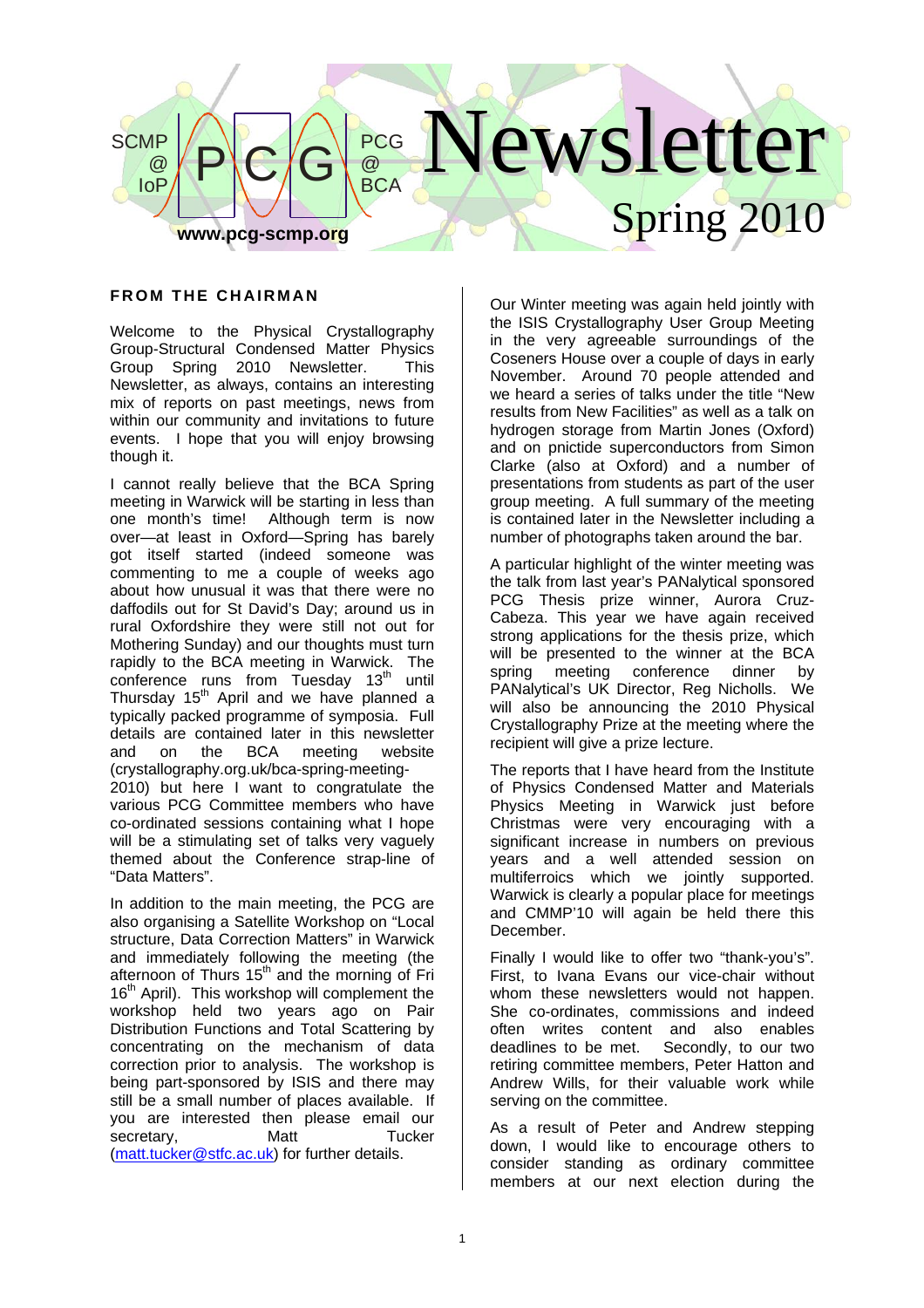Annual General Meeting at the BCA Spring Meeting in Warwick. If you are interested then please email either Matt Tucker or me or even talk to me at the meeting before the AGM. We would especially like to hear from those within the "physics" wing of Physical Crystallography!

Best wishes

David Keen PCG-SCMP Group Chair

## **ANNOUNCEMENTS**

#### **Vacancies on the PCG-SCMP Committee**

## **Call for Nominations**

There are two ordinary member vacancies arising on the PCG-SCMP Committee. Nominations for these positions are invited and should be sent to the current Honorary Secretary/Treasurer, Matt Tucker (matt.tucker@stfc.ac.uk).

Nominations should include the name of the proposer, the name of the seconder and the nomination acceptance by the nominee, confirming his/her willingness to contribute to the Committee efforts by actively participating in BCA and PCG-SCMP meetings, meeting organisation and our educational activities. Informal enquiries about the Committee members' roles should be directed to the current Chairman (david.keen@stfc.ac.uk).

Elections for these positions will be held at the Annual General Meeting of the PCG-SCMP, which will be held during the BCA Spring Meeting at Warwick University, 13-15<sup>th</sup> April 2010.

## **PCG-SCMP bursaries**

Student bursary applications are welcome from the BCA or the IoP members affiliated to the PCG-SCMP group. Bursaries are intended to help research students to attend meetings, conferences and training schools relevant to PCG-SCMP areas of interest. Students may apply for up to a total amount of £250 during the course of their PhD.

Applications can be submitted to the IoP throughout the year, but will be considered by the Group Committee on a quarterly basis (and therefore should reach the  $\overline{1}$ oP by 1<sup>st</sup> March, 1<sup>st</sup> June,  $1^{st}$  September and  $1^{st}$  December).

Successful bursary applicants are expected to produce a short written report on the meeting, which may be published in this Newsletter (see section Recent Events in this issue), in Crystallography News or on the PCG-SCMP website (www.pcg-scmp.org).

For further information please contact the PCG-SCMP Honorary Secretary/Treasurer (matt.tucker@stfc.ac.uk) or visit the relevant Institute of Physics web page (http://www.iop.org/activity/grants/index.html).

## **FUTURE EVENTS**

## **Meeting Calendar**

- BCA Spring Meeting, 13-15<sup>th</sup> April 2010, Warwick University
- Powder Diffraction & Rietveld Refinement School, 18<sup>th</sup>-22<sup>nd</sup> April 2010, Durham
- Diffraction at the Nanoscale Nanocrystals, Defective and Amorphous Materials, International Summer School,  $24^{th} - 30^{th}$  May 2010, PSI, Villigen, Switzerland
- Summer School on Mathematical Crystallography, 21<sup>st</sup> June – 2<sup>nd</sup> July 2010, Nancy, France
- European Powder Diffraction Conference EPDIC12,  $27<sup>th</sup> - 30<sup>th</sup>$ August 2010, Darmstadt, Germany
- European Crystallographic Meeting ECM26,  $29^{th}$  August–  $2^{nd}$  September 2010, Darmstadt, Germany
- Synchrotron Radiation School,  $20^{th}$  24<sup>th</sup> September 2010, Diamond Light Source, Didcot

# BCA Spring Meeting, 13-15<sup>th</sup> April 2010, **Warwick University**



The BCA Spring Meeting 2010 is themed "Data matters". The meeting will follow the successful format of recent years and run from 11:30 on Tuesday  $13<sup>th</sup>$  April to 13:30 on Thursday 15<sup>th</sup> April.

**The PCG Plenary lecture**, entitled "Polycrystalline Materials, Powder Diffraction, Electron Microscopy and Charge Flipping – a Remarkable Brew'", will be given by Dr Lynne McCusker (ETH Zurich) on **Wednesday, 14th**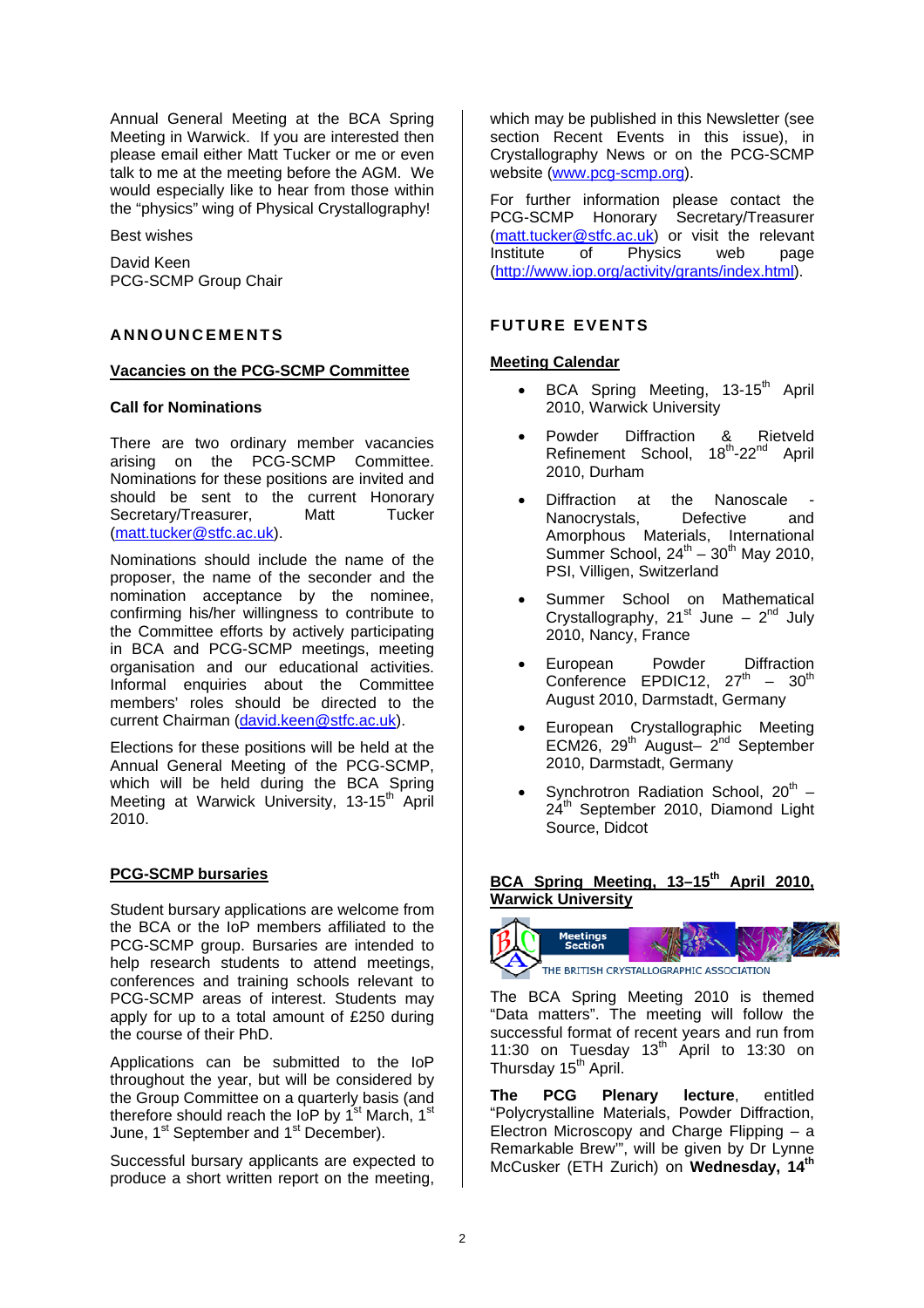**April.** PCG parallel sessions and speakers include:

**Resonant X-Ray Diffraction (Tuesday 13th April)** 

Manuel Angst (Julich Forschungszantrum): Title TBC

Paolo Radaelli (University of Oxford): Title TBC

Sean Langridge (ISIS): Title TBC

#### **New Approaches to Structure Solution (Tuesday 13th April)**

Sarah Lister (Durham University): *The Use of Complementary Techniques in Structure Solution from Powders* 

Maryjane Tremayne (University of Birmingham): *Structure Solution of Multicomponent Systems from Powder Diffraction Data* 

Paul Midgley (University of Cambridge): *Towards Routine Structure Solution using Precession Electron Diffraction* 

# **Electron Diffraction (Wednesday 14th April)**

Ute Kolb (Johannes Gutenberg-Universität, Mainz): *Enhanced Electron Diffraction Data for "Ab Initio" Structure Solution using Automated Diffraction Tomography* 

Sven Hovmöller (Stockholm University): *Single Crystal Diffraction from Powders using Electrons* 

Wuzong Zhou (University of St. Andrews): *Electron Diffraction of Some Beam Sensitive Materials* 

## **PDF: Local Structure (Thursday 15th April)**

Joseph Hriljac (University of Birmingham): *PDF Studies of the Pressure-Induced Amorphisation of Zeolites*

Daniel P. Shoemaker (University of California): *Local Structure and the Search for Polar Ordering in Geometrically Frustrated Oxides* 

Samantha Chong (University of Liverpool): *Investigating Disorder in a Pure Bismuth A Site Perovskite using Total Scattering and RMC Modelling*

**PCG Workshop "Local Structure, Data Correction Matters"** 

The workshop will be held after the main meeting closes at 13:30 on Thursday  $15<sup>th</sup>$ April.

This workshop will follow on from the PDF and Reverse Monte Carlo analysis workshop held before the York 2008 BCA spring meeting. It will focus on neutron and/or X-ray data collection and data corrections needed for Pair Distribution Function and total scattering analysis. The aim will therefore be to enable people to produce data suitable for the analysis tools demonstrated in the last workshop. If you would like to attend this workshop or would like further information please email the organizer, Matt Tucker (matt.tucker@stfc.ac.uk).

Full details about the conference and the final scientific programme are available at: www.crystallography-meetings.org.uk

#### **NEWS**

#### **Prizes and awards**

## **Physical Crystallography Prize 2010**

The winner of the 2010 Physical Crystallography Prize will be announced at the BCA Spring Meeting at Warwick. The Prize Lecture will be delivered on Wednesday  $14<sup>th</sup>$ April.

#### **PANalytical Thesis Prize 2010**



The winner of the PANalytical Thesis Prize in<br>Physical Crystallography 2010 will be Physical Crystallography announced at the conference dinner, at the BCA Spring Meeting at Warwick.

## **RECENT EVENTS**

# **PCG-SCMP Winter Meeting, 5th - 6th November 2010, The Cosener's House, Abingdon**

The PCG-SCMP Winter meeting was held jointly with the ISIS Crystallography User Group Meeting in the Coseners House, Abingdon on Thursday  $5<sup>th</sup>$  and Friday  $6<sup>th</sup>$ November 2009. Around 70 people attended the meeting.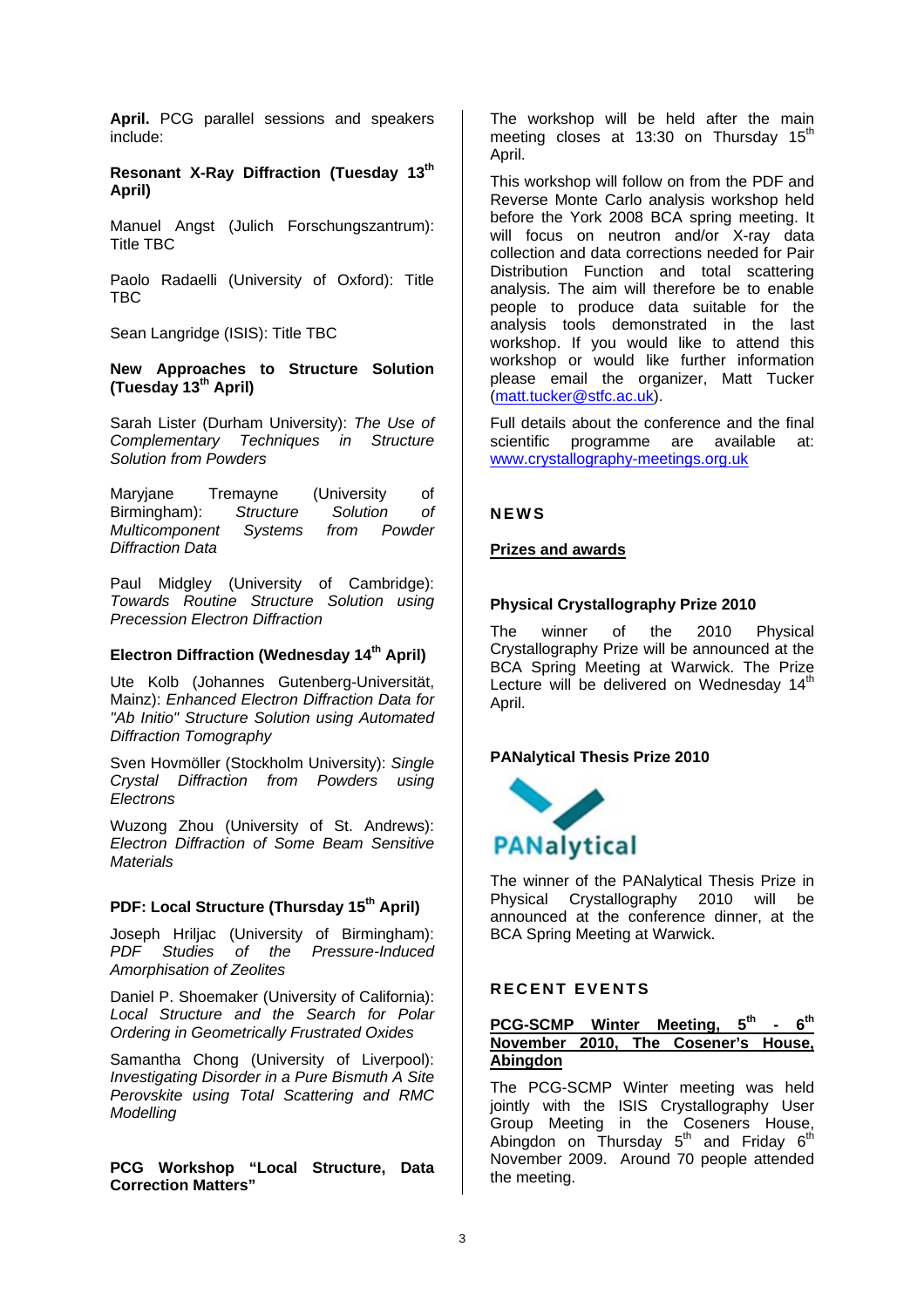The meeting followed the successful format initiated last year starting with crystallography user group business on the Thursday afternoon followed by scientific presentations in the late afternoon and a themed PCG-SCMP session the following morning. There were two scientific talks on Thursday, one from Simon Clarke (Oxford) discussing the work that he has been doing in the structures of layered chalcogenides and the highly topical pnictides and another from Martin Jones (Oxford) describing the work that he has been doing looking at the behaviour of the structures of hydrogen storage materials using in-situ neutron diffraction under various atmospheres. Sandwiched between these talks were a series of short presentations from students and young PDRAs, including the young Mark Weller (Southampton) who was standing in for his PostDoc Valeska Ting who didn't quite make it back from experiments in Australia in time!





*The evening session at the PCG-SCMP Winter Meeting 2009 was very popular* 

The evening was spent perusing a good number of posters, enjoying a drink at the bar (as can be seen from the pictures of Bill David (ISIS) and Simon Clarke) and an excellent dinner during which Stuart Hunter, a PhD student of Duncan Gregory (Glasgow) was presented with a bottled prize for his poster "Towards Nitrogen Transfer Catalysts" by Phil Lightfoot (St Andrew's, ISIS Crystallography User Group Chair and see picture). I<br>understand that conversations and that conversations and collaborations were then re-established until late into the night...



*Phil Lightfoot presenting a bottled prize to Stuart Hunter (Glasgow) for his poster "Towards Nitrogen Transfer Catalysts"* 

The next day, following a brief introduction from Elspeth Garman (Oxford, British Crystallographic Association President), contained talks from a number of people under the title "New Results from New Facilities". First up was Stephen Moggach (Edinburgh) talking about high-pressure single crystal diffraction on I19 at Diamond. In particular he described some of his work on the unusual compression behaviour of zeolitic imidizolate framework materials (also known as ZIFs) under pressure. Continuing the Diamond theme, Paul Raithby (Bath) talked about his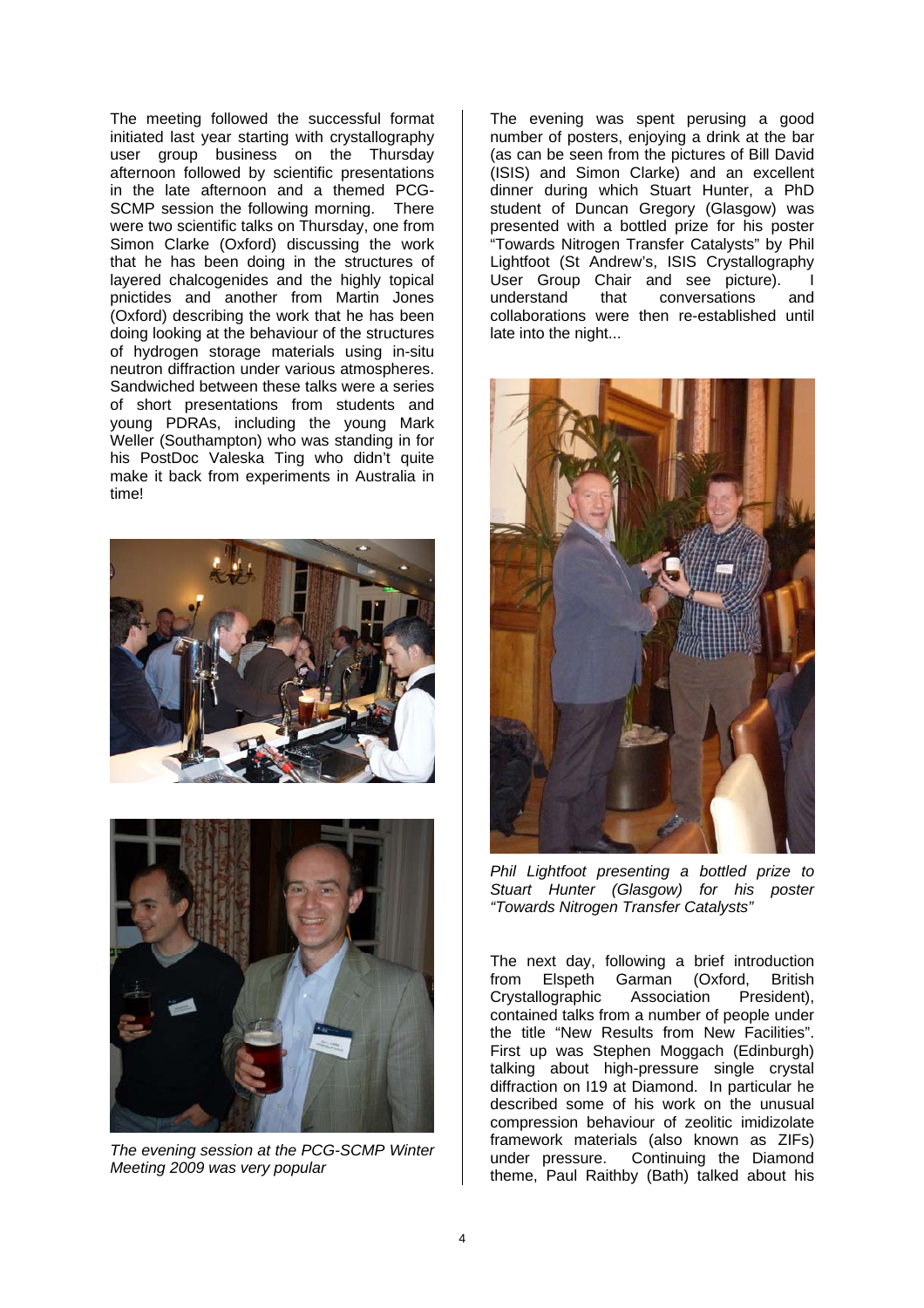work on the structures of samples investigated using synchrotron x-ray diffraction while in a photon-induced excited state, which he termed .<br>"photocrystallography". The final talk using results from Diamond was by Lucian Pascut (Bristol) who described work using resonant xray scattering from I16 to understand the charge ordering in the triangular metallic antiferromagnet AgNiO<sub>2</sub>. There were then two talks describing work from ISIS. The first, by Pascal Manuel (ISIS), showed early results from the WISH diffractometer at the ISIS Second Target Station and the second, by Carlo Vecchini (also ISIS) talked about results from the upgraded HRPD on magnetoelastic coupling from the frustrated antiferromagnetic triangular lattice  $CuMnO<sub>2</sub>$ .

In addition to all these talks, we also had an excellent presentation by the 2009 PCG PANalytical sponsored Thesis Prize winner, Aurora Cruz-Cabeza (Cambridge, see picture) who gave a talk on her work investigating the efficacy of methods to predict crystal structures of systems that include more than one molecular type, such as co-crystals, inclusion compounds etc.



*Aurora Cruz-Cabeza delivering her PANalytical sponsored Thesis Prize talk at the PCG-SCMP Winter Meeting 2009* 

All in all the meeting was a great success, with a good balance of different talks from a wide range of systems. Perhaps we'll see you later in 2010 for the next meeting…?

#### David Keen

#### **YOUNG CRYSTALLOGRAPHERS**

## **YC Meeting, 12th April 2010, Warwick University**

The upcoming YCG meeting at the BCA will include talks from Andrew Bond, Andrew Goodwin and Elspeth Garman, as well as a number of presentations from the younger members of the crystallography community.

Also at the YCG meeting, the YCG Annual General Meeting will be held giving Young Crystallographers the opportunity to have their say in the Group activities and vote in new committee members. If you, or anyone you know, would like to get involved in the Young Crystallographers, the posts available are chairperson, vice-chairperson, secretary, CCG representative and IG representative.

Samantha Callear

#### **BEAMLINE NEWS**

## **Wish Starts Successful Operations**

Wish, the new magnetic powder and single crystal diffractometer at the ISIS second target station is fully operational and hosted its first external users in December 2009.

collaborative study between Durham University (UK) and Campinas University (Brazil) used Wish to investigate magnetic structures in  $Tm<sub>2</sub>CoGa<sub>8</sub>$  and  $Er<sub>2</sub>CoGa<sub>8</sub>$  at milli-Kelvin temperatures. It is the first instrument in the second target station to achieve these conditions.

PhD student Roger Johnson and MSci student Tom Frawley, both from Durham University, spent time at ISIS to implement the study on the inter-metallic compounds.

The neutron powder patterns Wish provided were of very high quality, despite the samples being experimentally difficult to measure due to their high neutron absorption. Rietveld refinement of the data has enabled the magnetic structure of both compounds to be determined.

Materials such as these inter-metallic compounds are at the forefront of solid-state research due to a number of them showing novel superconductivity, heavy fermion behaviour and quantum criticality. It is hoped that these findings will make a significant contribution to future understanding of this specific series of materials.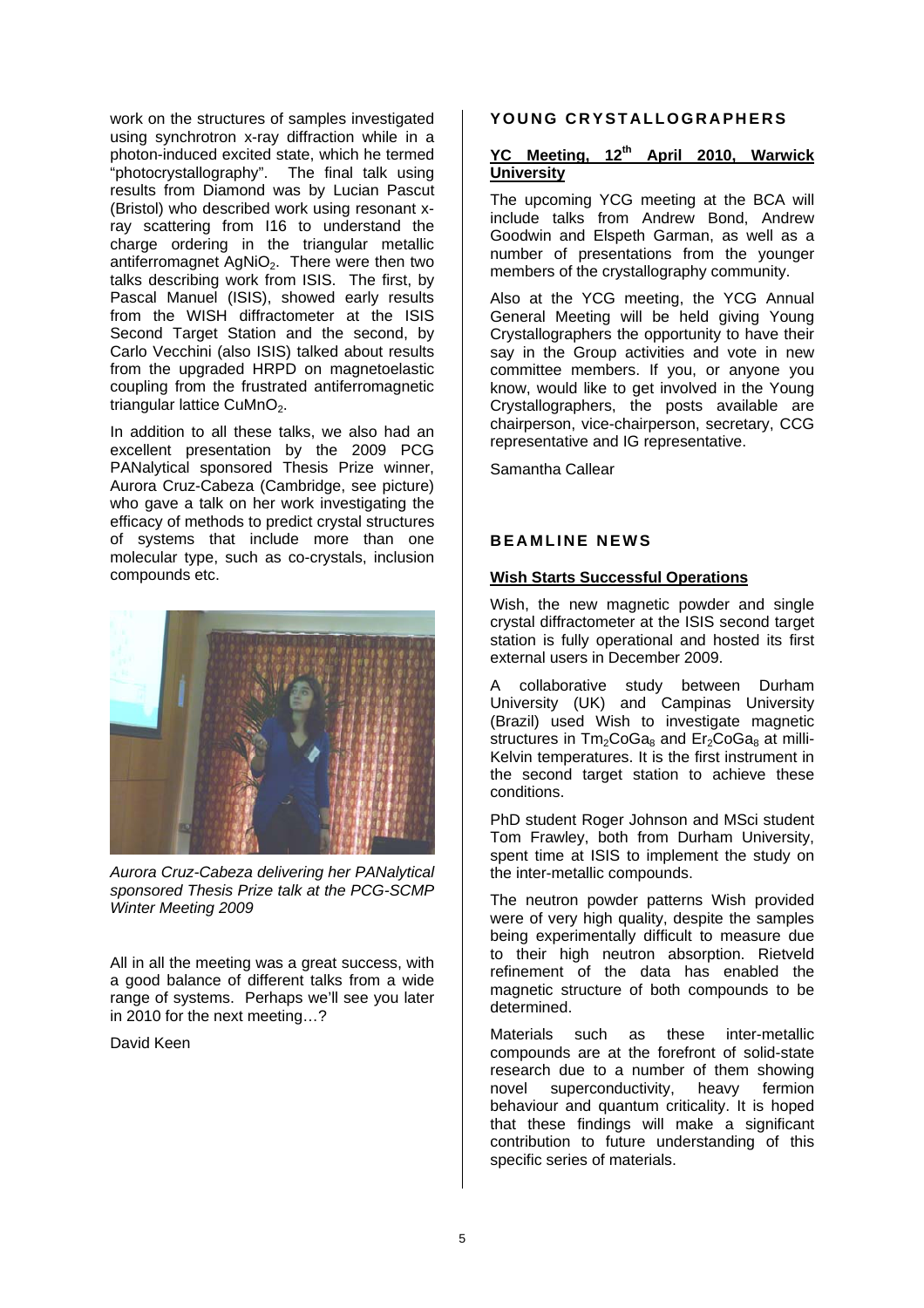"The understanding of the microscopic behaviour of inter-metallic compounds is very important. Systems that exhibit heavy fermion behaviour and quantum criticality are currently of fundamental scientific interest," Roger said.

"A microscopic explanation of the magnetic structures measured on Wish may also be transferable to other, more complex systems of technological interest," he added.

Pascal Manuel, an Instrument Scientist for Wish said, "Everything is running very smoothly, and we hope for a long and successful user schedule to evolve."

"These results give hints that rapid collection of diffraction patterns on small or absorbing samples in complex sample environments could become routine at ISIS."



*Roger Johnson, Tom Frawley (Durham University) and Pascal Manuel (ISIS) look over Wish whilst it performs its first experiment*

Since this first experiment, further successful experiments have been completed and scientific results have been submitted for publication.

Martyn Bull, ISIS

## **PCG-SCMP AGM**

The 68<sup>th</sup> PCG-SCMP AMG will take place at the BCA Spring Meeting at Warwick University, on Wednesday, 14<sup>th</sup> April 2010, 11:45 - 12:30. Elections for positions of two ordinary Committee members will be held at the AGM.

The meeting agenda includes the following items:

- Apologies for absence
- Minutes of the  $67<sup>th</sup>$  PCG-SCMP AGM held in Loughborough, 22<sup>nd</sup> April 2009
- Matters arising from minutes
- Chairman's report
- Secretary/Treasurer's report
- Elections to PCG-SCMP Committee
- Future meetings
- Any other business

# **ACKNOWLEDGEMENT**

Many thanks to everyone who contributed to this issue of the PCG-SCMP Newsletter.

Ivana Evans, Durham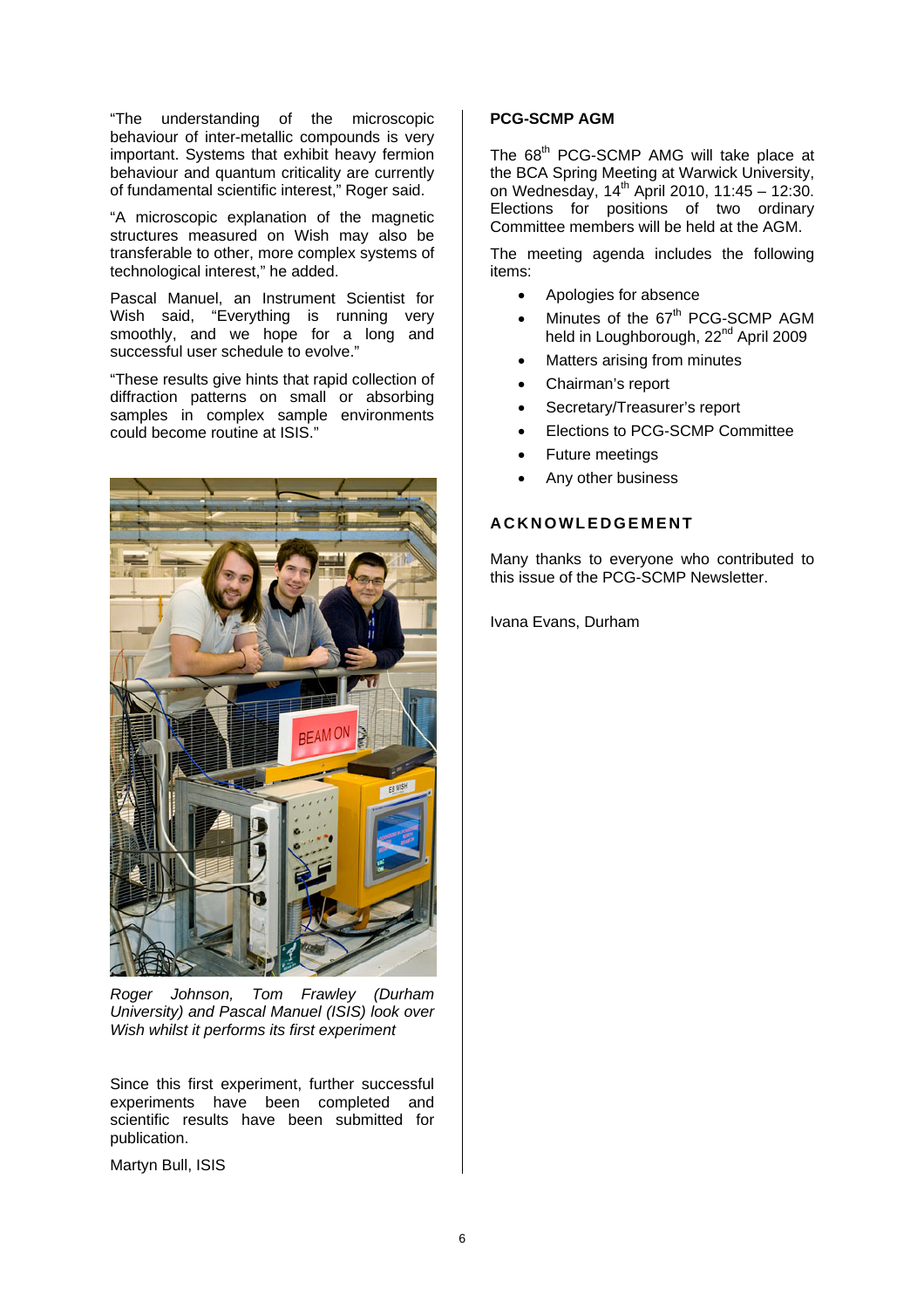# **PCG-SCMP COMMITTEE**

Prof. David Keen, Chair Rutherford Appleton Laboratory david.keen@stfc.ac.uk

Dr. Ivana Evans, Vice-chair Department of Chemistry Durham University ivana.radosavljevic@durham.ac.uk

Dr. Matt Tucker, Secretary/Treasurer Rutherford Appleton Laboratory matt.tucker@stfc.ac.uk

Dr. Dave Allan Diamond Light Source david.allan@diamond.ac.uk

Dr. Andrew Goodwin Department of Earth Sciences University of Cambridge alg44@cam.ac.uk

Prof. Peter Hatton Department of Physics Durham University p.d.hatton@durham.ac.uk

Dr. Kirsten Christensen Diamond Light Source kirsten.christensen@diamond.ac.uk

Dr. Sarah Lister Department of Chemistry Durham University sarah.lister@durham.ac.uk

Dr. Andrew Wills Department of Chemistry University College London a.s.wills@ucl.ac.uk